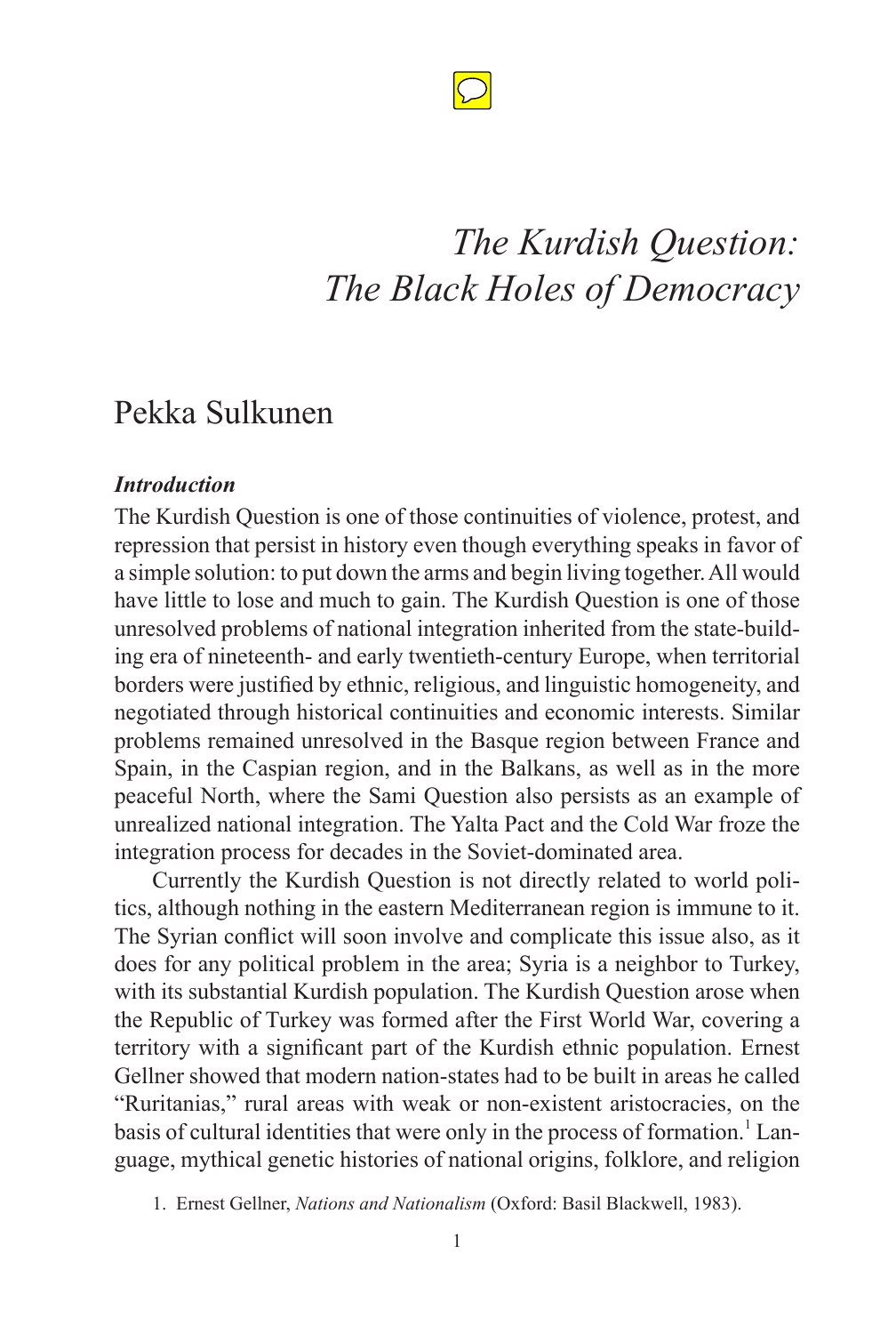were all key elements of this formation, which is why the educated middle class (teachers, clergy, and civil servants), who joined forces with artists and intellectuals, enjoyed a key position during the "discovery" of these imagined communities of nations. The Republic of Turkey, built on the ruins of the Ottoman Empire, was a typical case, but it had important special features, one of which is Kurdish Question.

In this article, I analyze the Turkish nation-building process and compare it to other similar ones, especially those of the Nordic countries. As even the present Turkish government, led by the Prime Minister Recep Tayyip Erdoğan, accepts, the solution to the Kurdish Question depends on the general democratization process of Turkish society. The question is: Why has a solution to the issue of national integration seen no progress in Turkey, as it has in other newly built nation-states since the beginning of the twentieth century? The argument suggests that on both the Turkish and Kurdish sides of the conflict, there are "black holes," cultural perceptions of the "other" (Kurds and Turks respectively) with a gravity so strong that they absorb all efforts to negotiate and to build democratic institutions. The argument rests on Gellner's nation-building theory and on Jacques Donzelot's Durkheimian view of republicanism.

## *The Will of the People*

According to Gellner's theory, the Ruritanias, having become nations, were by definition states of the people, which is why most of them were republics. In the remaining monarchies the power of the sovereign was and remains weak. The state had to be governed by law, bureaucracy, and independent courts, not by the will of the sovereign, military force, or mafias. In a republic, the law represents the Will of the People or, as Jean-Jacques Rousseau called it in the eighteenth century, the General Will (*volonté générale*). That will is sacred, and no one who wishes to belong to the Nation can defy it. It is the sacred, unifying, and universalistic republicanism of the new nations that gave rise to policies that we in Western Europe would now see as repression of the autonomy of individuals. This is a paradox that is in no way unique to Turkey. The extreme form of unifying republicanism was Jacobinism, an individualistic egalitarianism that continued long after the French Revolution, also among the English working class when it was developing into a political force.<sup>2</sup> Traces of it were evident even in late eighteenth-century Sweden. Ronny Ambjörns-

2. Edward Palmer Thompson, *The Making of the English Working Class* (Toronto: Penguin Books, 1991).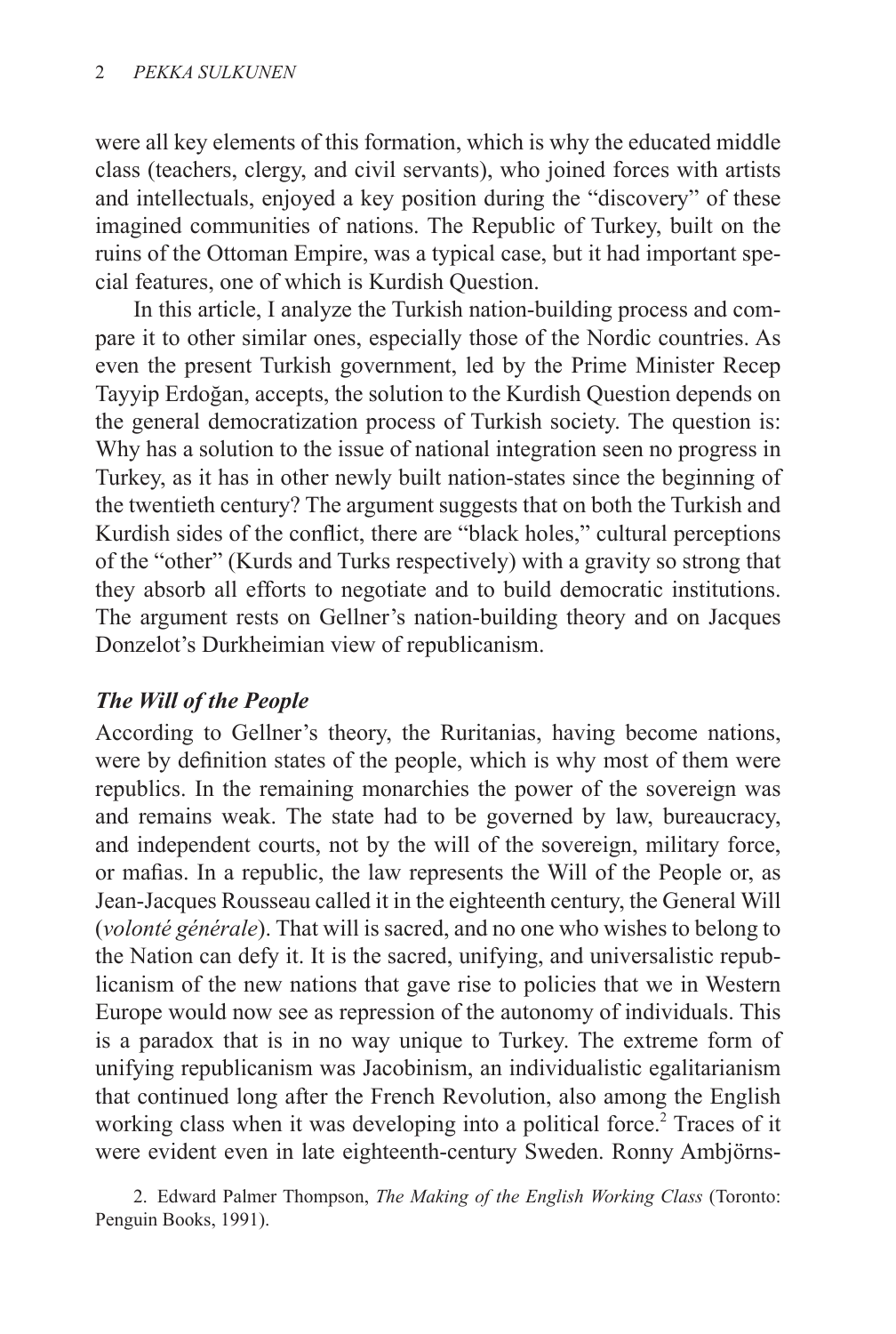son, a historian on the Swedish working class, describes how the workers in an industrial town in northeastern Sweden organized reading clubs and meetings where everyone had the right to speak, but speakers were not to stand while taking the floor because "nobody should be above the others."<sup>3</sup>

The flip side of egalitarianism was loyalty to the nation, even in cases where such loyalty limited individual autonomy, such as alcohol prohibitions, control of sexuality, normative family politics, and nationalistic "high culture." All of these were nationalistic projects widely shared by the socialist labor movements in the new small nation-states. In the Nordic countries (Denmark, Sweden, Norway, and Finland), the Lutheran state churches merged nationalism and its moralities. Of course, the nation imposed on its male citizens the obligation to go to war to defend the national interest. Nationalism does not allow for exceptions; it assures legal and political equity, but it requires sameness, conformity, and loyalty to the will of the people in return. Jacques Donzelot has shown in his important book *L'invention du social* that, without mediating social structures between the individual and the state, such a requirement of unity tends to lead to a form of republican terror.<sup>4</sup> Although the General Will emanates from society, it acquires absolute power and subsumes everyone, even the lawmaker. The General Will can exist only if it is total and executed with despotic power. Thus the belief that the state and the law represent the will of the people, to which all must submit, leads in the end to totalitarianism and terror. This was also Reinhard Koselleck's conclusion in his classic *Kritik und Krise* almost thirty years earlier: the Enlightenment critique of absolute sovereignty in Europe established the supremacy of the social over the political order in modern society, but this led to total morality and in the end was the root cause of the totalitarianisms of the twentieth century and the Cold War.<sup>5</sup> Donzelot argued that the risk of a totalitarian General Will is real as long as no social structures mediate between the individual and the state, as in Rousseau. It was Émile Durkheim's idea of crisscrossing solidarities and the primacy of the social over the state in modern society that opened the way to the politics of representation. In Durkheim, the social has primacy over not only the state, but also over the

3. Ronny Ambjörnsson, *Den skötsamme arbetaren: Idéer och idealer i ett norrländskt sågverkssamhälle 1880–1930* [The conscientious worker: Ideas and ideals in a northern sawmill community 1880–1930] (Stockholm: Carlssons, 1988).

4. Jacques Donzelot, *L'invention du social: Essai sur le déclin des passions politiques* (Paris: Fayard, 1984).

5. Reinhard Koselleck, *Critique and Crisis: Enlightenment and the Pathogenesis of Modern Society* (Cambridge, MA: The MIT Press, 1988).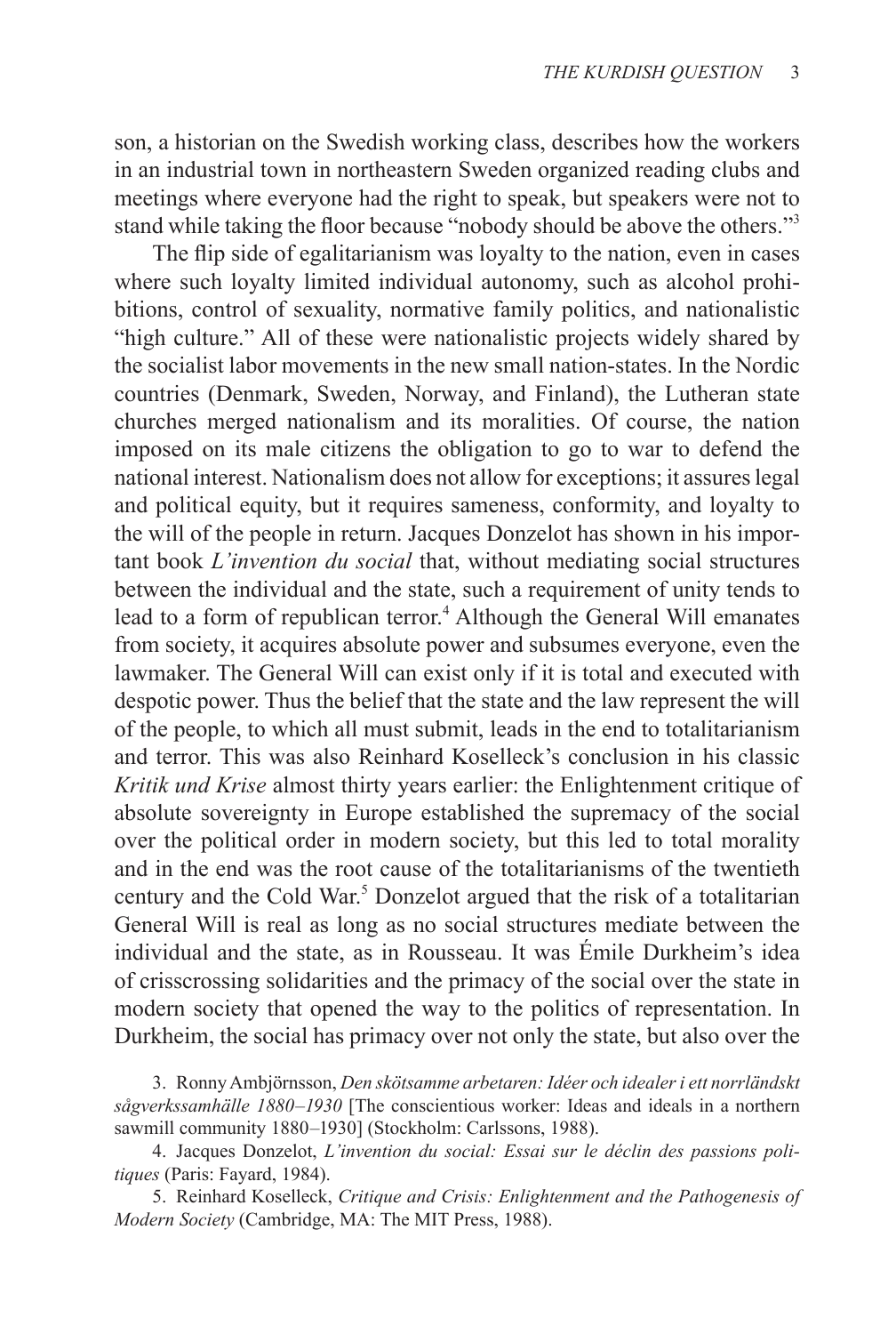individual. It is the social that creates the autonomy of the individual in its solidarities with other individuals. As groups they act as political agents, citizens of the republic. This argument, "solidarism," proved central in French debates about republicanism in the Third Republic, which I argue is the heart of the Kurdish Question in Turkey today.

In most European nation-states, the stress for unification was relaxed by the early 1980s. The idea of a republic involves the autonomous citizen, who is expected to defend his and, from early on, her interests in the parliamentary process through associations and political parties. Universal suffrage was extended to women in most nation-states with the establishment of their parliamentary institutions in the early twentieth century. The Nordic welfare states explicitly sought to assure such autonomy, not only in the political arena but also by liberating individuals from paternalistic control as well as economic and social dependencies on traditional family ties. The Nordic welfare states were intended and successful as individualizing projects,<sup>6</sup> but when people take individual autonomy for granted, they begin claiming the right to difference also. This is what occurred throughout the entire Western world with the student radicalism of the 1970s. Many felt the normative conservatism of the nation-state was too homogenizing and morally repressive. As a consequence, the restrictive policies of consumption, sexuality, family, and cultural nationalism dissolved, as did the close tie between the state and the national Lutheran (Protestant Christian) churches in the Nordic countries. The international youth culture of the 1960s played an important role in this new pluralism, which reached the Nordic countries first as a protest against civil rights violations, and somewhat later as mounting demands for sexual freedom and rights to personal intimacy in general.

As is commonly known, the nation-building project of Mustafa Kemal "Atatürk" (Father of the Turks) was also modern, republican, and secular. The project proved successful in unifying a multicultural heterogeneous population, but it failed, largely for social, territorial, and cultural reasons, to integrate the largest minority in the southeastern part of the territory, the Kurds.<sup>7</sup> Kurds are concentrated in a large mountainous area straddling the Turkish Republic, Iran, Iraq, and the northeastern corner of Syria;

<sup>6.</sup> Pekka Sulkunen, *The Saturated Society: Governing Risk and Lifestyles in Consumer Culture* (London: Sage, 2009).

<sup>7.</sup> Ahmet Insel, "Giris," in *Modern Türkiye'de Siyasi Süsunce, cilt 2. Kemalism*, ed. Ahmet Insel (Istanbul: Iletism, 2001), pp. 17–27. Finnish translation in *Turkki Euroopan rajalla*, ed. Anu Leinonen et al., trans. Tuula Kojo et al. (Helsinki: Gaudeamus, 2007), pp. 121–35.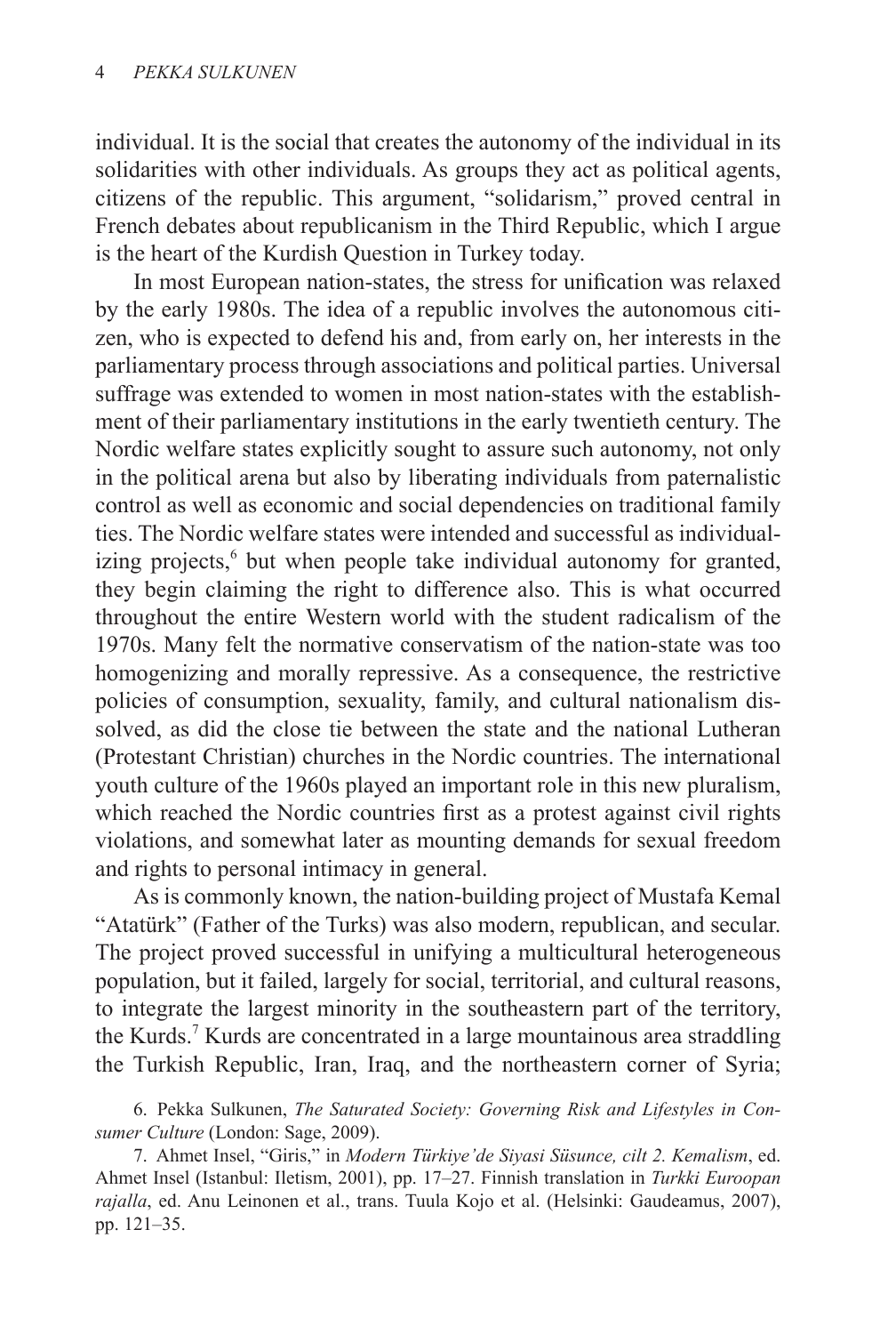their social organization is based on a kind of tribal feudalism, and their languages (there are several) are incomprehensible to Turkish speakers. On the Turkish side, Kurds are mostly Sunni Islamists. In modern Turkish politics, the Kurds have always represented all that is traditional and anti-modern. Turkey's assimilation policy, as in many Western European states in the late nineteenth and early twentieth century, led to decades of separatist attempts. Since the 1980s, Kurdish separatism has developed broader anti-capitalist overtones; the Kurdistanian Workers Party (PKK), now more or less marginalized from direct political influence but still an existing political fact, employs terrorism to further its cause.

#### *Integration without Assimilation*

The Kurdish Question is symbolic and categorical. To be a Kurd is based on ascription, and to be a faithful Kurd is based on belief. The same goes for extreme Turkish nationalism, but for moderates, the Turkish identity is inherently composed of people with several national and cultural origins. It is well known, and now also recognized by the Turkish government, that denial of the Kurdish Question in Turkey was repressive and, in the end, led to violence, tens of thousands of deaths, and economic underdevelopment as well as human rights abuses and diplomatic problems. The current government has introduced a package to recognize Kurds' rights to language and culture as well as local and regional autonomy, but many Kurds consider this insufficient, with some of them seeking separation.<sup>8</sup> But the belief that social reforms alone can solve the problem, without acknowledging that it is a *Kurdish* question, is problematic. Respectively, to dream of a solution to "liberate the Kurds" in one large political stroke is equally problematic.

Democratization must be the answer. This is commonly accepted in Turkey, but what can it mean today? Democracy in the republican sense means that different groups defend their interests in political movements that attempt to gain parliamentary power, form a government with or without others, and rule by law. The political movements must represent interests that are negotiable between groups with boundaries that also are negotiable, but not completely fluid, and the constellations of interests must cover a number of policy areas and issues, not just one, such as the environment, animal protection, or the right to use one's own language. The political process must be based on individual autonomy to participate in elections

8. Geoffrey Gresh and Matan Chorev, "Turkish–Kurdish Reconciliation: Promise and Peril," *Turkish Policy Quarterly* 5, no. 3 (2006): 106–19.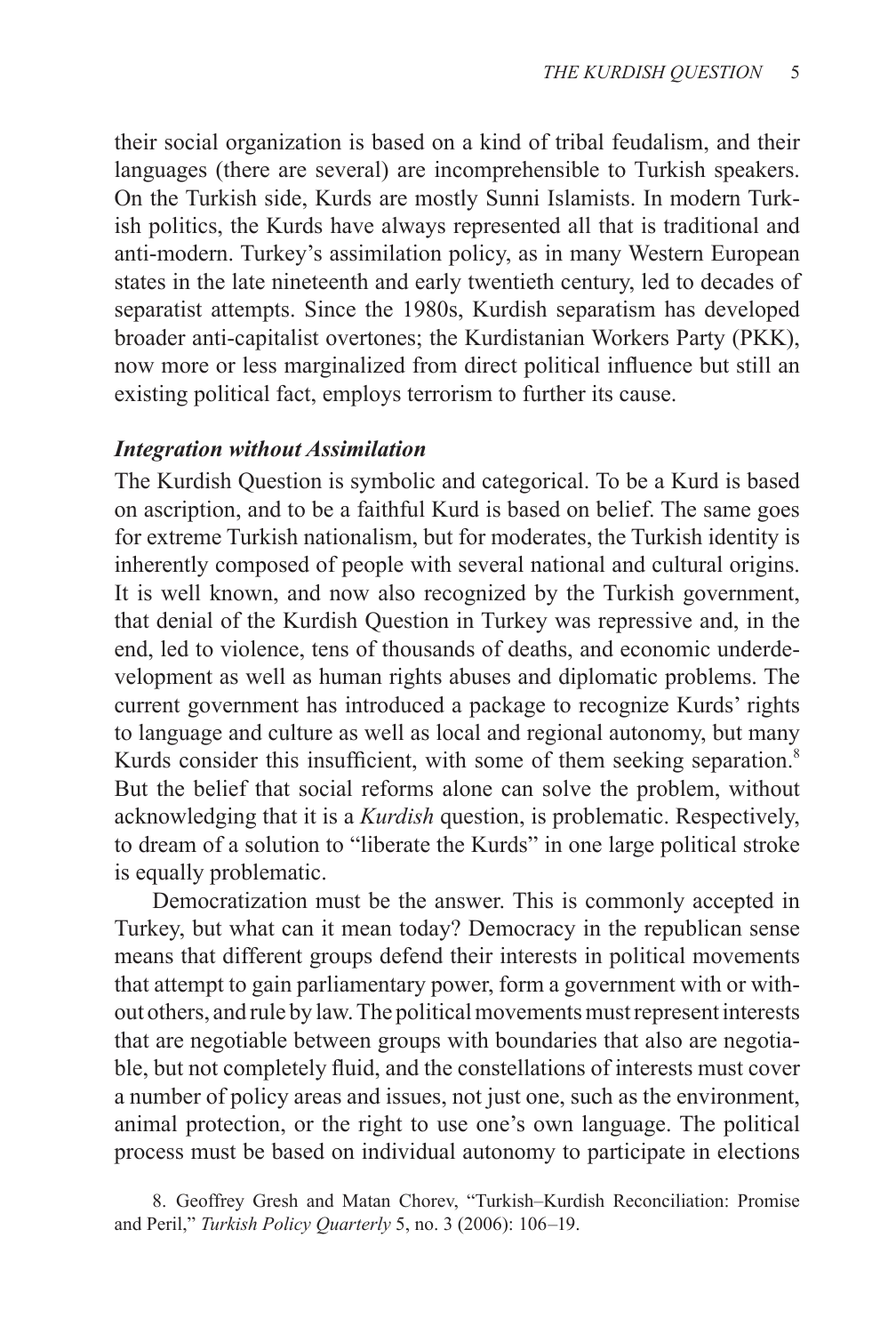according to the interests and boundaries that voters define for themselves free of force and oppression. This means that political formation cannot be grounded on ascription and belief, at least not by themselves alone.

The traditional approach to the Kurdish Question violates these principles on both sides. The nationalist denial entails the refusal of even the possibility of negotiating either the boundaries or the interests of groups. The Kurdistanian separatism, on the other hand, boils the differences down to ascription, both ethnic and regional, alone. Is any escape from this deadlock at all possible, and if so, what then are the key issues?

The PKK has failed as a political movement not because its anti-imperialism lost credibility and international support when Soviet socialism collapsed, but because it failed to match the ascribed Kurd identity with negotiable interests and territorial boundaries for the Kurds. Their tribal feudalism is a hierarchical and essentially non-republican social system intertwined with tribal structures and religious authority. Any idea of a socialist/anti-imperialist people's republic fundamentally contradicts this insofar as it still holds true. This is why the PKK adopted a "Marxist-Leninist" ideology, in seeking support from landless agricultural workers, young people from poor families, and women. The tribal chiefs, large landowners (*ağa*), and religious leaders (*şeyh*) would not have supported them in any case.<sup>9</sup>

Separation in *any* form is an unlikely option, not solely for the reasons usually cited, namely, the mixing of populations in and outside of Turkey and the mixing of the economy between the Turkish and Kurd territories. There is no reason why nation-states should have homogeneous populations, and purely national economies are nowadays non-existent. Poland need not be annexed to Germany simply because it has been rebuilt with German capital and because mobility and intermarriages have mixed the German and Polish populations. The same goes for the Nordic countries and many other areas both in and outside the European Union. Rather, the more likely reason why separation is impossible is that the Kurdish state would have to be a national republic built on the economic, legal, and political autonomy of its citizens. This would require a revolution within the Kurdish region and a cultural change that would take a long time in order to adapt Kurdish institutions to the requirements of the nation-state. Failing that, the utopia of a free Kurdistan would turn into the dystopia of

<sup>9.</sup> Doğu Ergil, "The Kurdish Question in Turkey," *Journal of Democracy* 11, no. 3 (2000): 122–35. Finnish translation in *Turkki Euroopan rajalla*, ed. Anu Leinonen et al., trans. Tuula Kojo et al. (Helsinki: Gaudeamus, 2007), pp. 264–96.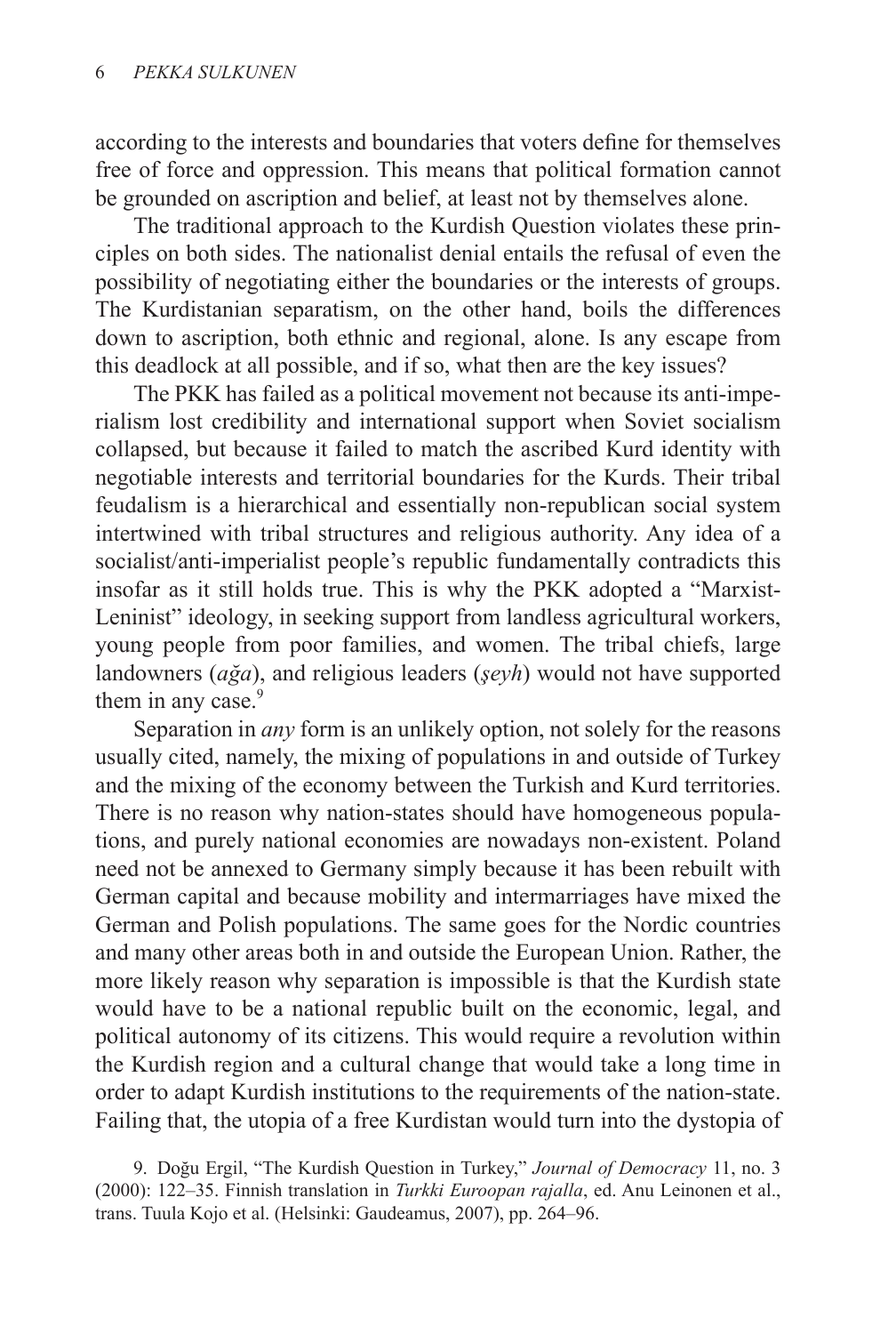yet another case of Islamic despotism, too weak to defend itself and prey to all manner of predators and exploitative interests from the outside with a high risk for tribal conflicts within the area. The vast majority of Kurds do not desire separation.10

As many Turkish experts have suggested, $11$  the only possible solution is integration without assimilation, but how is that possible? The present government has already taken symbolically important steps, the most important of which is to recognize that the Kurdish Question itself exists. That protest foments against insufficient measures to solve such iniquities is not in itself alarming and bad; rather, it is merely a sign of a shared critical awareness of the present, not a denial of the promise of progress.

Now that the legitimacy of the Kurdish Question has been recognized, it is time to break the issue down into negotiable elements. Much of this work has actually been done already. Government reports, experts, and politicians have a fairly clear and largely shared view of the necessary steps required to reach development goals: constitutional, legal, educational, and economic reforms; social policy; security; elimination of the paramilitary village guards; internal displacement, such as the safe return of forced emigrants; and strengthening of the local government.12 Some of these steps, such as the proposed and ongoing constitutional reform, may be tough, but political solutions can still be reached. The question is: What will Turkish society receive in return for its concessions? Economic growth, approaching accession to the EU, more efficient use of natural resources, political stability, and national unity are desirable benefits from peaceful integration, but these may prove too abstract for many voters. However, as long as the industrial progress in Turkey continues, at least the growing middle class in the major cities in the West that profits from it will be more interested in their own future and living standards than in regional policy in the East or in the Kurdish Question in general. One major stumbling block on the Kurdish side will be the internal organization of the traditional hierarchies of patriarchal Kurdish society. With time, however, capitalism has a great capacity to incorporate feudal and semi-feudal structures in its

10. Murat Somer, "Why Aren't Kurds Like the Scots and the Turks Like the Brits? Moderation and Democracy in the Kurdish Question," *Cooperation and Conflict: Journal of the Nordic International Studies Association* 43 no. 2 (2008): 220–49.

11. E.g., Turkish Economic and Social Studies Foundation (Türkiye Ekonomik ve Sosyal Etüdler Vakfi [TESEV]), *A Roadmap for a Solution to the Kurdish Question: Policy Proposals From The Region For The Government* (Istanbul: TESEV, 2008), available at http://www.tesev.org.tr/Upload/Editor/Report%20on%20Kurdish%20Question.pdf.

12. Ibid.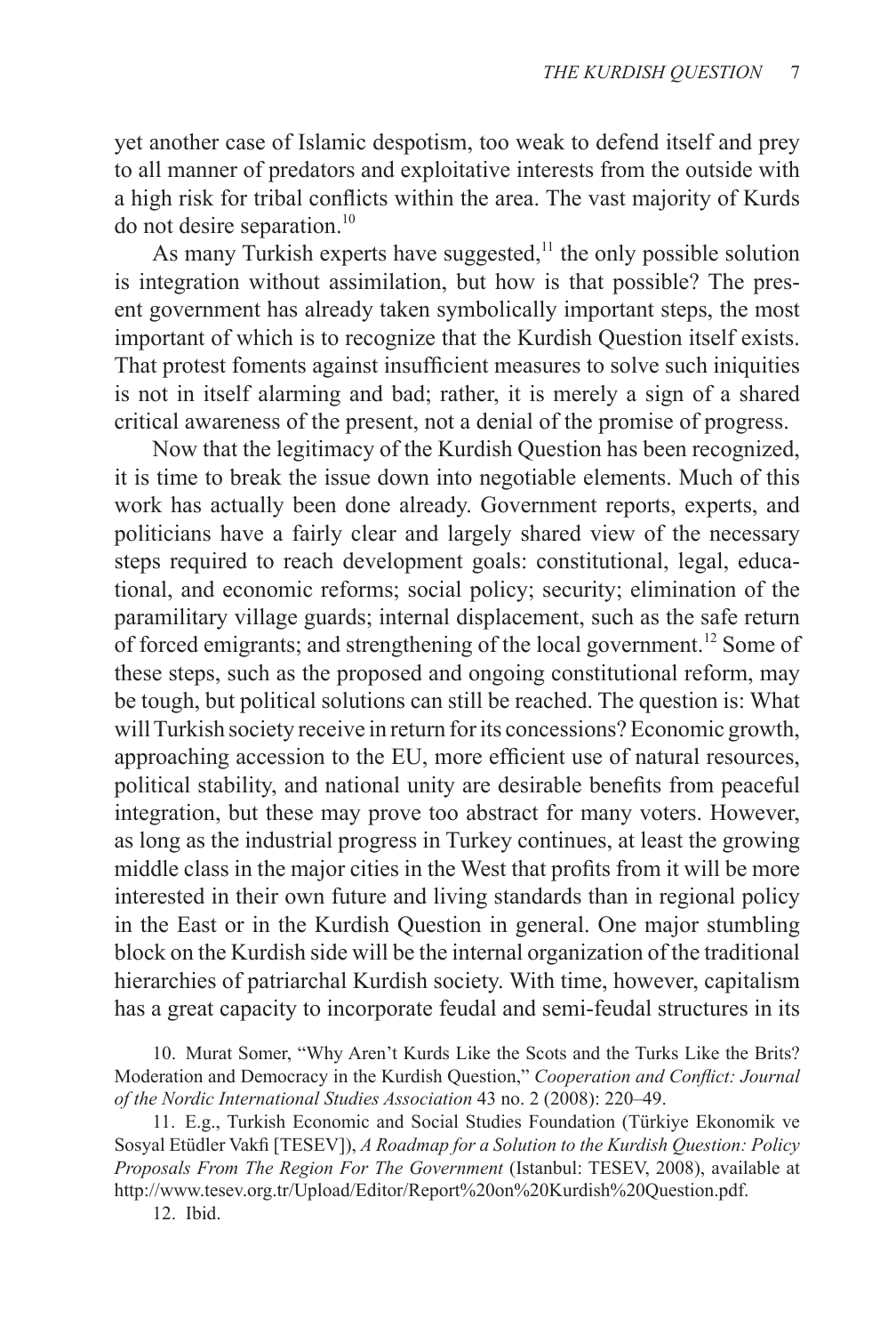operation. As an example, note how easily the French and British aristocracies were embedded into capitalism. In theory, this incorporation may be possible in the Kurdish case also, but much depends on the pace of economic development in the area. The commercial interests of Kurdish businessmen in cross-border trade, especially with Iraq, are already drawing their attention away from Kurdistanian politics in the area.<sup>13</sup>

### *The Black Holes*

The big question is: Which issues, if any, are *purely* symbolic and cultural, beyond any possibility of political compromise? How are the Turks and the Kurds different from the Brits and the Scots<sup>14</sup> or from the Samis and Swedes or Finns? Something buried deep in their conflicting identities seeks to preclude negotiation and compromise, perhaps a long shadow from their past that amplifies the gloom cast by contemporary grievances. These obscurities are black holes that absorb the power of negotiation and cooperation, regardless of how strongly the majority supports them.

Though it may seem so, religion is not the root of the problem. The Constitution has repeatedly been (ab)used to define political differences in terms of religion versus secularism, as several Islamic parties, notably the Welfare Party led by Necmettin Erbakan, which had to step down in 1997 by order of the National Security Council, have been banned as unconstitutional.15 Several Kurdish parties have fallen under the same verdict. Religion and republicanism are not incompatible in principle, however. Most European nation-states, notably the Nordic countries, had a close affinity with their national churches long before the formation of the modern nation-states, and this affinity remains even today, though in a much weaker form. French *laïcisme* is rather an exception than the rule. In many Western European nation-states, Protestantism and Lutheranism in the North, were considered to be the people's religion, as opposed to the Roman Catholic Church and the aristocracy in the sixteenth and seventeenth centuries.16 For example, the Kings of Denmark–Norway joined

13. Ergil, "The Kurdish Question in Turkey"; Atlantic Council of the United States, *Confidence Building Between Turks and Iraqi Kurds*, Project Director David L. Phillips (June 2009).

14. Somer, "Why Aren't Kurds Like the Scots and the Turks Like the Brits?"

15. Binnaz Toprak, "Islam and Democracy in Turkey," *Turkish Studies* 6, no. 2 (2005): 167–86.

16. Bo Stråth, "Nordic Modernity: Origins, Trajectories, Perspectives," in Jóhann Páll Árnason and Björn Wittrock, eds., *Nordic Paths to Modernity* (New York and Oxford: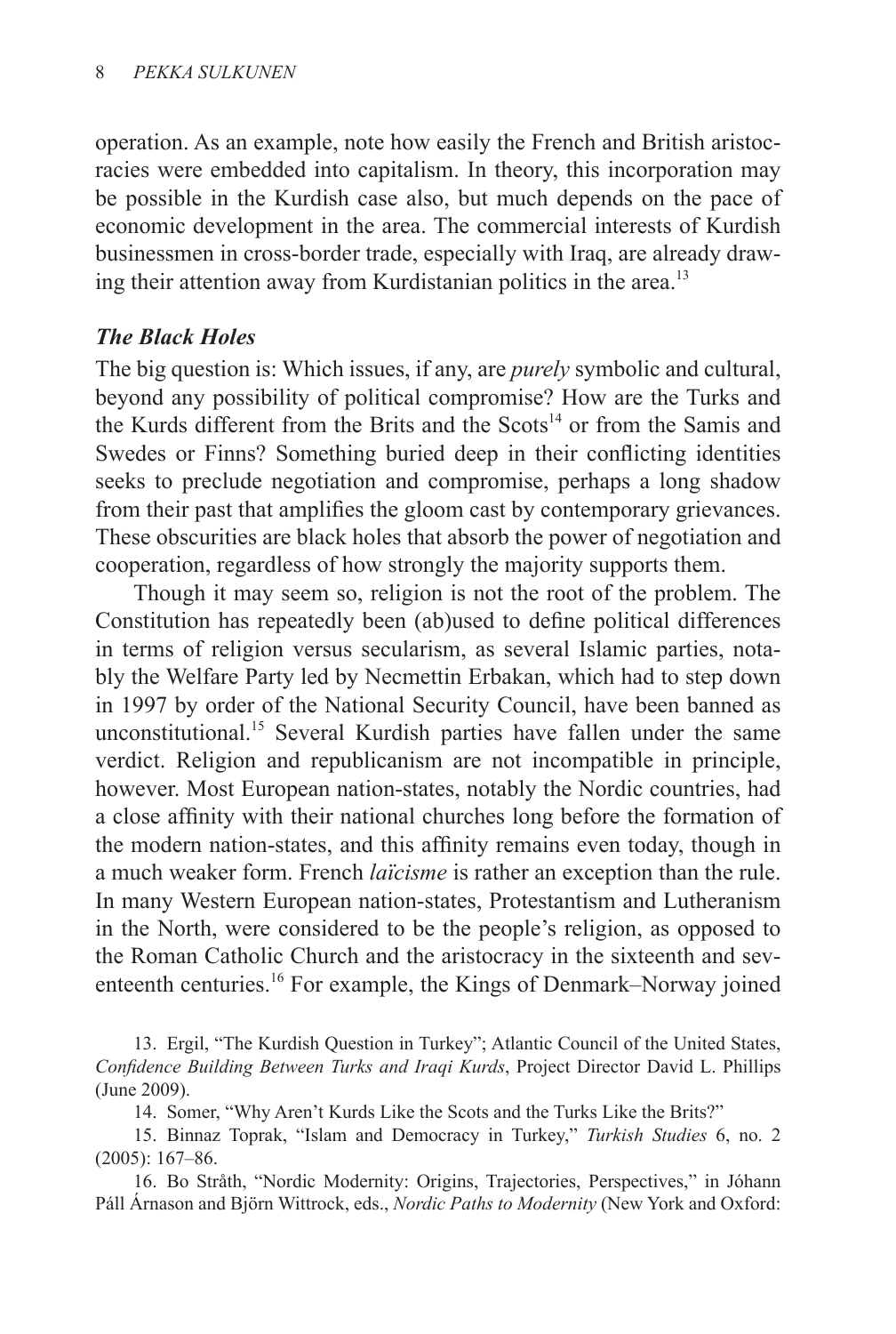forces with Lutheran Pietism in 1660, a union that lasted until the midnineteenth century and laid the foundations of the Nordic welfare state.<sup>17</sup> Nation-building in the late nineteenth century again required the support of the people, and as Rune Slagstad has shown of Norway, the universalist ideology of the Rechtstaat proved essential to gaining this support. The same was true in Finland.18 Indeed, the words engraved on the wall of the Copenhagen courthouse state: *Med lov mo landet bygges* ("With law the country must be built"). The national churches consolidated this support, because they accepted the separation of religion from political, juridical, and legal (as well as economic) power. Most political parties in Western Europe, except perhaps the heirs of the earlier Communist parties, are not opposed to Christian religion, and the Christian Democrats in many countries have repeatedly formed coalition governments with other parties, including the Social Democrats.

In Turkey, the secularism of Kemalism was never anti-religious either, although it firmly kept religious leaders out of the chambers of political power. Indeed, religion was a *uniting* factor in the young Republic of Turkey, especially after the massive population switch with Greece after Turkey's independence. More than 90 percent of the current population in Turkey, including the Kurds, are Sunni Muslims. Of course, Islam never experienced a reformation, but no international Islamic Catholic Church ever existed either. Being a Muslim in contemporary Turkey does not necessarily imply strong faith and unrelenting religious practice. A vast majority of the population (91.5 percent) believe that religious tolerance is necessary for social order, and only 20 percent of the population supports parties committed to religion, whereas 61 percent are against them.<sup>19</sup> Religion is much more than faith and moral norms. One reason for the Islamic scare among Turks, especially the army, is the frightening experience of Iran and the fear of secret networks or institutional influence in religious guise. This may indeed be a real threat within Turkey, but Iranian Muslims are Shi'as and therefore unlikely to interfere. However, the threat should not be exaggerated: similar networks and semi-public institutions exist in the West as well. So something else must be the critical factor.

Berghahn Books, 2012), pp. 25–48.

<sup>17.</sup> Aage Sørensen, "On Kings, Pietism and Rent-seeking in Scandinavian Welfare States," *Acta Sociologica* 41 (1998): 363–76.

<sup>18.</sup> Henrik Stenius, "Paradoxes of the Finnish Political Culture," in Árnason and Wittrock *Nordic Paths to Modernity*, pp. 207–28.

<sup>19.</sup> Toprak, "Islam and Democracy in Turkey."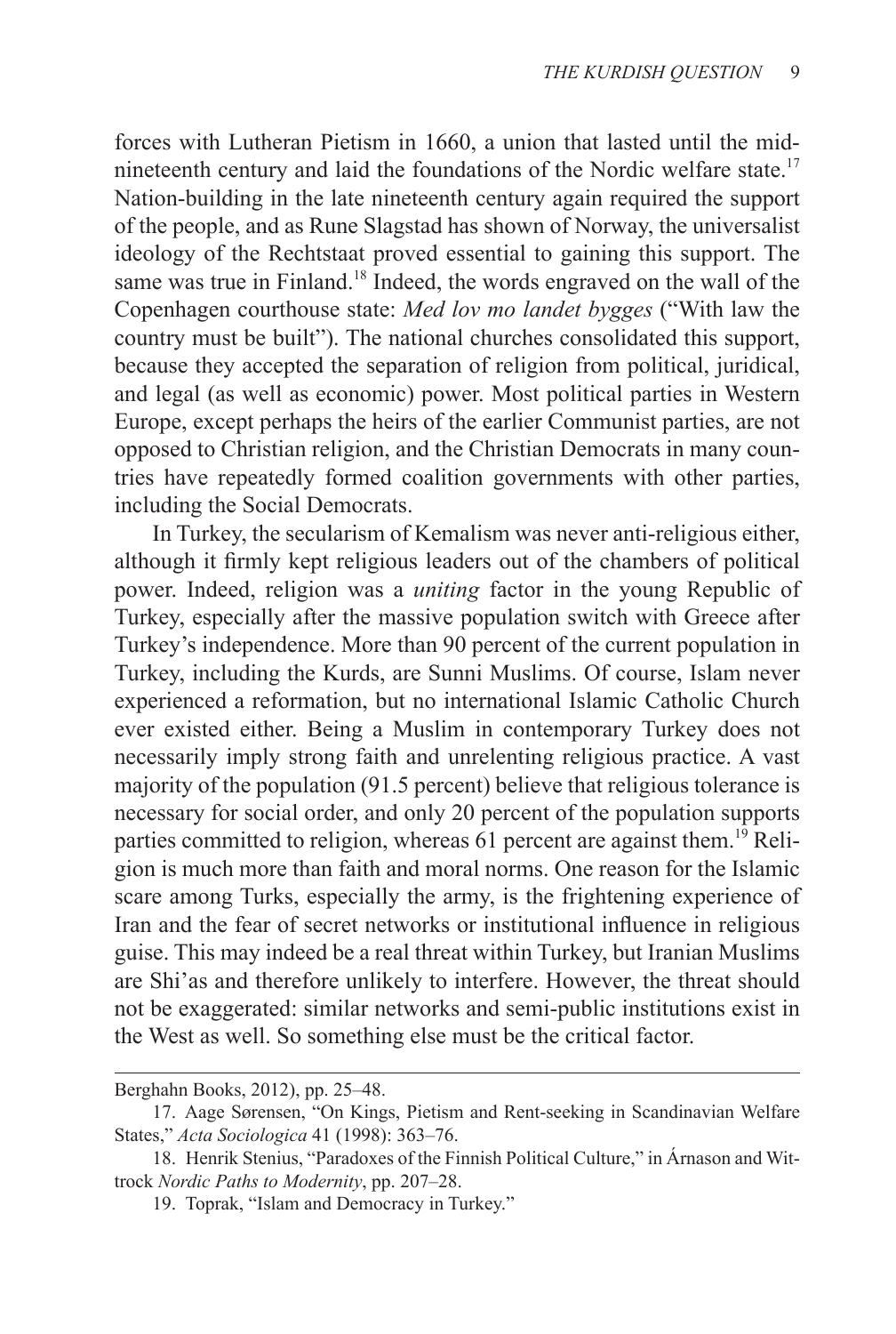The republican quest for unity is the heart of the black hole on the Turkish side. During the nation-building process, the republican quest for unity as such was not a problem. Finland had a civil war between the socialist landless peasantry, allied with the rising industrial proletariat organized as the Socialist Party, against bourgeois nationalists, but subsequent events and conscious attempts at political pluralism kept this division in check. Most scholars today agree that the Western European welfare states have been national and unifying projects. Their success has required a great degree of national solidarity that cuts across class conflicts, regional differences, and other political divisions, including language rights.

In Turkey, unity has been a problem from the start. A strong source of power for the black hole on the Turkish side comes from the fact that the republic was built on the remains of the Ottoman state, with a single central power in the person of the sultan. Unlike in Western European feudalism, the Ottoman Empire had no aristocracies competing with the sovereign. The army was largely recruited as slaves from annexed territory outside Anatolia to form the famous institution of the Janissaries in the service of the sultan. Although the Janissaries wielded political power, they were detached from any tribal or feudal ties that could threaten the authority of the sovereign. When the republic was founded, the same centralism developed around the "Father of the Turks," with close relationships to the army, from whose ranks Atatürk himself rose to power. Few civil society organizations were available to serve as a foundation of democratic republican politics. The courts' repeated banning of political parties has kept the political map unstable and scattered. Such banning not only frustrates the politically active citizenry but also, more importantly, disrupts interest articulation, destroys social group solidarities, and disconnects social groups from the parliamentary legislative process.

The weakness of the rule of law, due partly to Turkish republicanism itself, seriously obstructed the transmission of the Will of the People through its various solidarities and representative interest groups. Francis Fukuyama has argued that, in fact, the gradual weakening of religious law in the Ottoman Empire in the nineteenth century, and finally its complete dissolution with the abolition of the caliphate in the Republic of Turkey, left the secular state power uncontrolled without its traditional religious foundation.20 In the Muslim world, as in Christian Europe, the power of

<sup>20.</sup> Francis Fukuyama, *The Origins of Political Order: From Prehuman Times to the French Revolution* (London: Profile Books, 2012), pp. 283–87.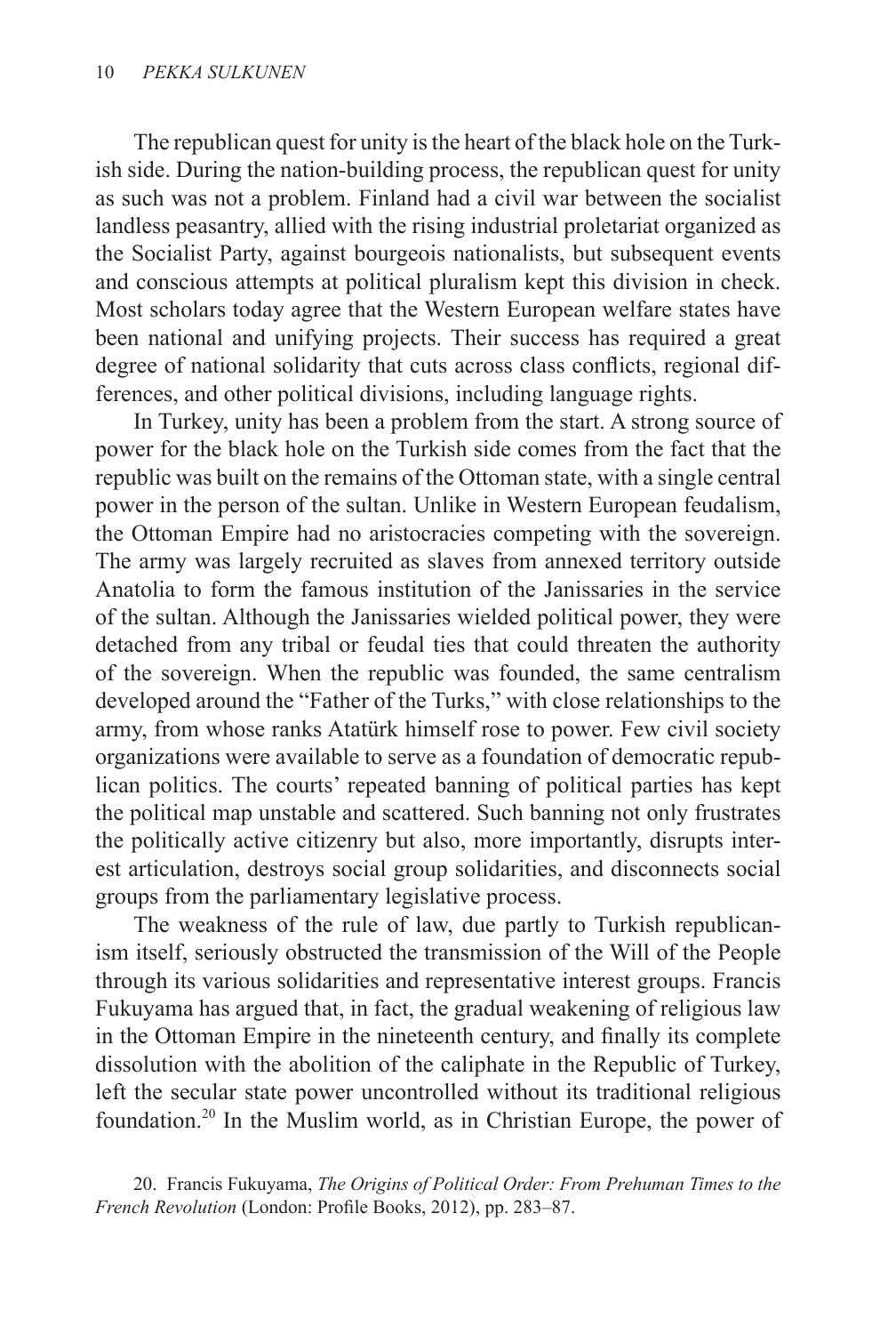the sovereign never originated from the monarchs themselves. Rather, the sovereign was a representative of God, who delegates His power through scriptures and specialized legal institutions. Thus, the power of the sultan was not unlimited; religious/legal experts interpret God's law and apply it to the sovereign. In the Ottoman Empire, the legal experts were called *ulamas*. With their power gone, legal and especially constitutional institutions became the instruments of secular power rather than the controllers of it. This phenomenon has occurred several times in the political history of the republic until quite recently, when the army, loyal to the Kemalist republican tradition, actually controlled the high courts rather than vice versa. The power of the army led to a coup in 1980–83 that resulted in the extreme repression of the Kurds, a ban on their language, and the establishment of "village guards." These paramilitary groups soon began using their unrestrained force to pursue their self-interest and inflame tribal feuds, to loot and confiscate property, and to perpetrate numerous other acts of violence. As a consequence, the PKK arose and soon garnered the support of nearly 1.5 million Kurds. The army quickly seized power to save the republic, but with a weak rule of law and a dearth of Kurdish political institutions, it aggravated the most important division within the nation.

The most poignant problem of the Turkish republican state is its inability to handle difference. The weakness of the rule of law exacerbates this inability to a degree that is difficult to understand for anyone looking at the Turkish political drama from a Western perspective. This Turkish fear of "divisions" blocks the path toward the autonomy of citizens within the state, and thus toward democracy and the politics of representation. A dramatic example was the minority rights report of 2004, commissioned by the prime minister in an attempt to meet the Copenhagen Human Rights Criteria as a step toward accession to the EU. The seven-page report, essentially a legal review of the constitutional inconsistencies that impede the implementation of human rights, and especially the use of minority languages, led to the prosecution of its principal authors, Professor Baskim Oran and Professor Ibrahim Kaboglu, the Chair of the entire Human Rights Commission, of which the minority commission was a part. The process cost them their university posts in Turkey.

Turkish difficulty in dealing with differences is not limited to the constitutional issues of "indivisibility," "secularism," "nationalism," or language. To see the problem clearly, we must view it from a higher level of abstraction. It is no coincidence that alcohol policy and the head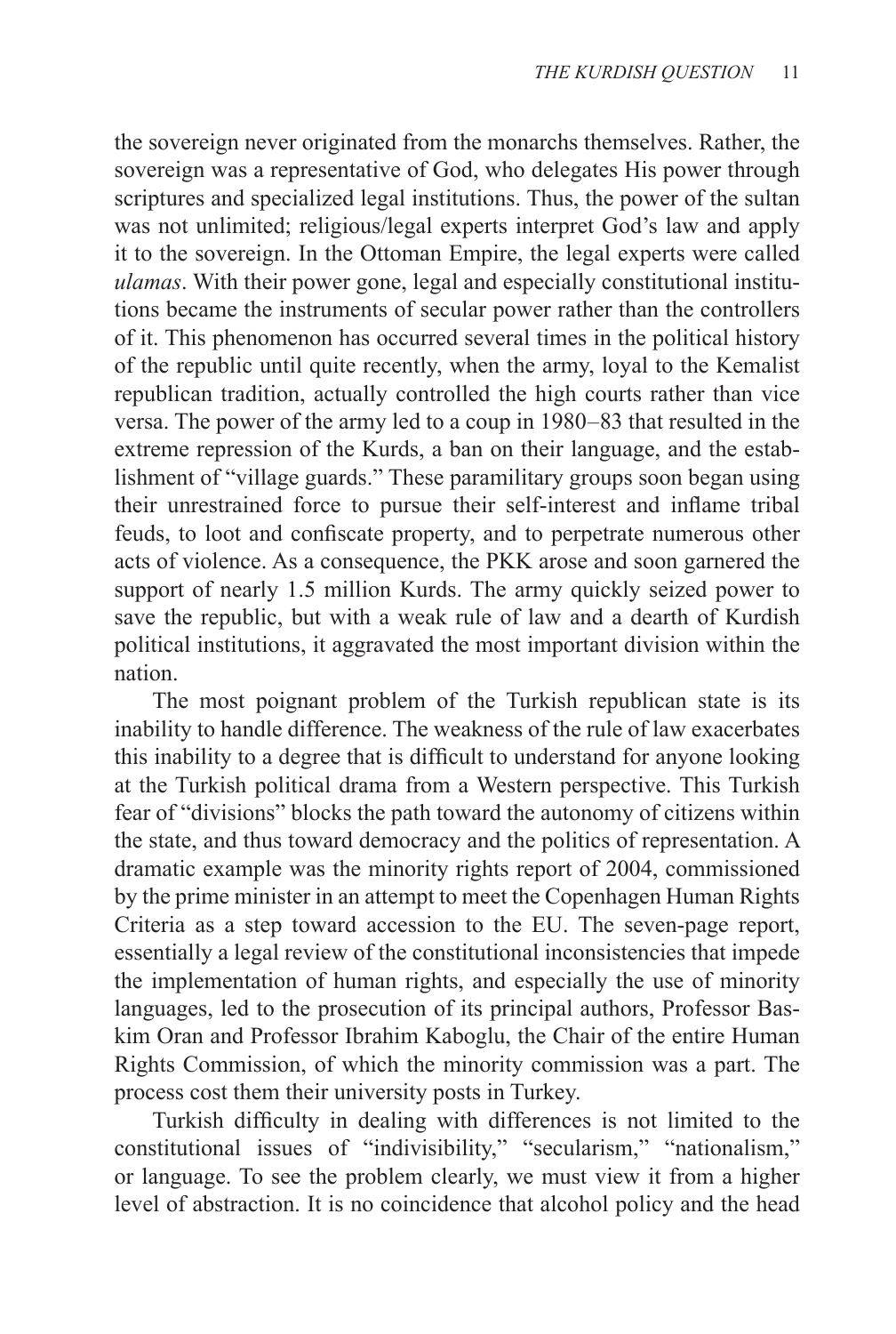scarf remain among the most politically divisive issues in decades. For example, Prime Minister Erdoğan's government proposed that beer could be sold only under a special license and restaurants could not sell alcohol on street terraces. This aroused an enormous political debate in which the government was accused of imposing Islamic, anti-republican policies. A similar debate arose in May 2013 with the Erdoğan government's proposal of a law restricting alcohol advertisements that closely resembles the current French legislation on this same issue.<sup>21</sup> The Turkish problem is not the alcohol issue; the problem is the quick identification of alcohol policy with religion, and religion with national unity. Such bans are not unfamiliar in the Nordic or North American context. Alcohol was one of the most controversial political issues in Sweden, Finland, and Norway in the period of student radicalism in the 1960s. For example, between 1964 and 1967 a literary magazine edited by a famous Communist author published three special issues on alcohol policy, criticizing the state's alcohol monopoly as paternalism. In these countries, the national interest, continental European alcohol culture, modernization, and constitutional civil rights were essential arguments in favor of a more liberal alcohol policy.<sup>22</sup> The quest was not for more alcohol but for the realization of the individual autonomy that the postwar generation had come to take for granted, but which was found wanting in this particular area, as well as more generally in paternalistic Lutheran society.

Turkish "secularism" is about not only the constitution but also individual autonomy, the right to self-rule and to a lifestyle of one's own choosing. The Taksim Square occupation in May 2013, although in protest against the current Islamic government, was not really about religion but about individual autonomy. The protesters announced claims of concern for the environment, free speech, freedom of assembly, and freedom of lifestyle. Students played a prominent role in this protest, as they have in similar protests both before and since. Although the government's alcohol policy was framed as an index of its anti-secularism rather than of its public health or commercial policy (which is mainly neoliberal), the protest against it was not about religion but about individuals' freedom to choose their identity and lifestyle. The head scarf, on

21. Humeyra Pamuk, "Turkey Considers Tighter Limits on Alcohol Sale and Consumption," *Reuters*, May 13, 2013, http://www.reuters.com/article/2013/05/13/ us-turkey-alcohol-restrictions-idUSBRE94C0P820130513.

22. Pekka Sulkunen et al., *Broken Spirits: Power and Ideology in Nordic Alcohol Control* (Helsinki: Nordic Council for Alcohol and Drug Research [NAD], 2000).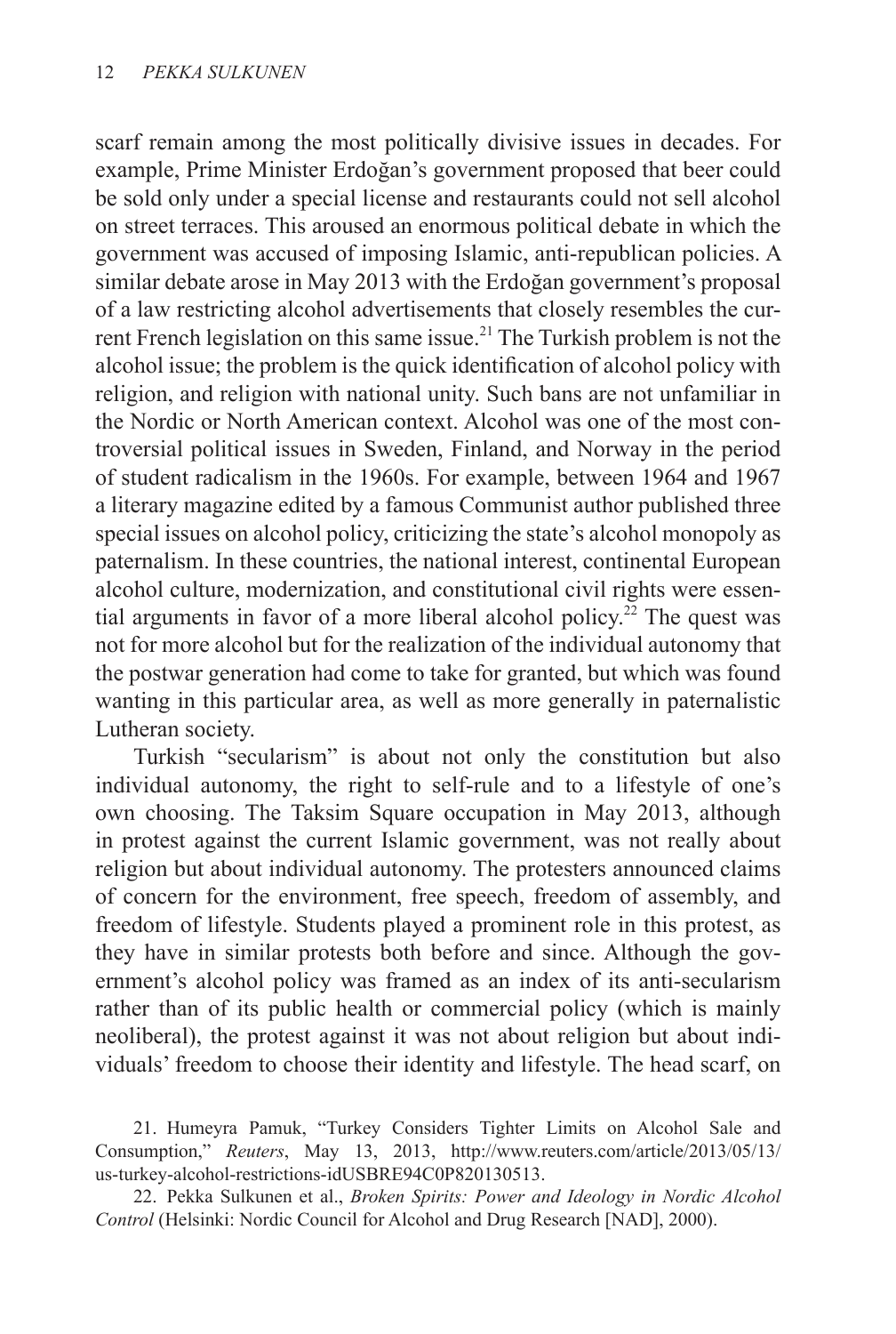the other hand, now legalized by the government, is a sign governed by a mixed code, only one of which is religion. Other codes include politics, fashion, and individual and family autonomy—including the autonomy of women. Legislation introduced by Erdoğan's government to permit the head scarf in public institutions (schools, universities, hospitals, offices) is not a stand on religion, even if this were one of its motives, and interpreting it as anti-secularist identifies the interpreter more than the legislation itself in the secular–religious divide. Like the liberal protests of young generations in the West in the 1960s and since, the question is not about the issues under their isolated codes, whether they be consumption, sexuality, concern for the environment, or any other matter of lifestyle and identity. Religion and secularism as a frame of interpretation only confuses the essence of the conflict, which is autonomy and the right to difference within a single common national society.

The police violence against the Taksim occupation crushed neither a political opposition nor a threat to national unity nor any of the issues of protest that were debated in that context. It attacked one of the essential elements of republicanism: the autonomy of citizens. To be a republic, a state needs citizens who embrace their solidarities based on differences. These differences must be negotiable with regard to both their boundaries and their interests. These negotiable differences must be represented through the political process, which turns them into law, and the law not the constitution or whoever interprets it—represents the Will of the People. To be negotiable, such solidarities must be organic, arising from social differences rather than from merely symbolic or ascribed ties such as religion, ethnicity, or language. Democratization is not possible if the organic differences are overshadowed by misleading symbols. This is the black hole of the Kurdish Question on the Turkish side.

The Kurdish side also harbors a similar incapacity to deal with difference. The power of the PKK has no constitutional checks and is regulated by no legislative mechanism. The movement requires homogeneity and absolute loyalty. Although the PKK has since 1999, with the imprisonment of its founder and unquestioned leader Abdullah Öcalan, presented a compromising and peaceful face, its military wing still exists and occasionally becomes active, threatening the Turkish government with a new civil war.23 The most daunting problem, however, is the silence about differences in Kurdish society, the tribal organization of power and wealth, and the economic and social interests as well as group boundaries related

<sup>23.</sup> *Al Jazeera*, October 22, 2013.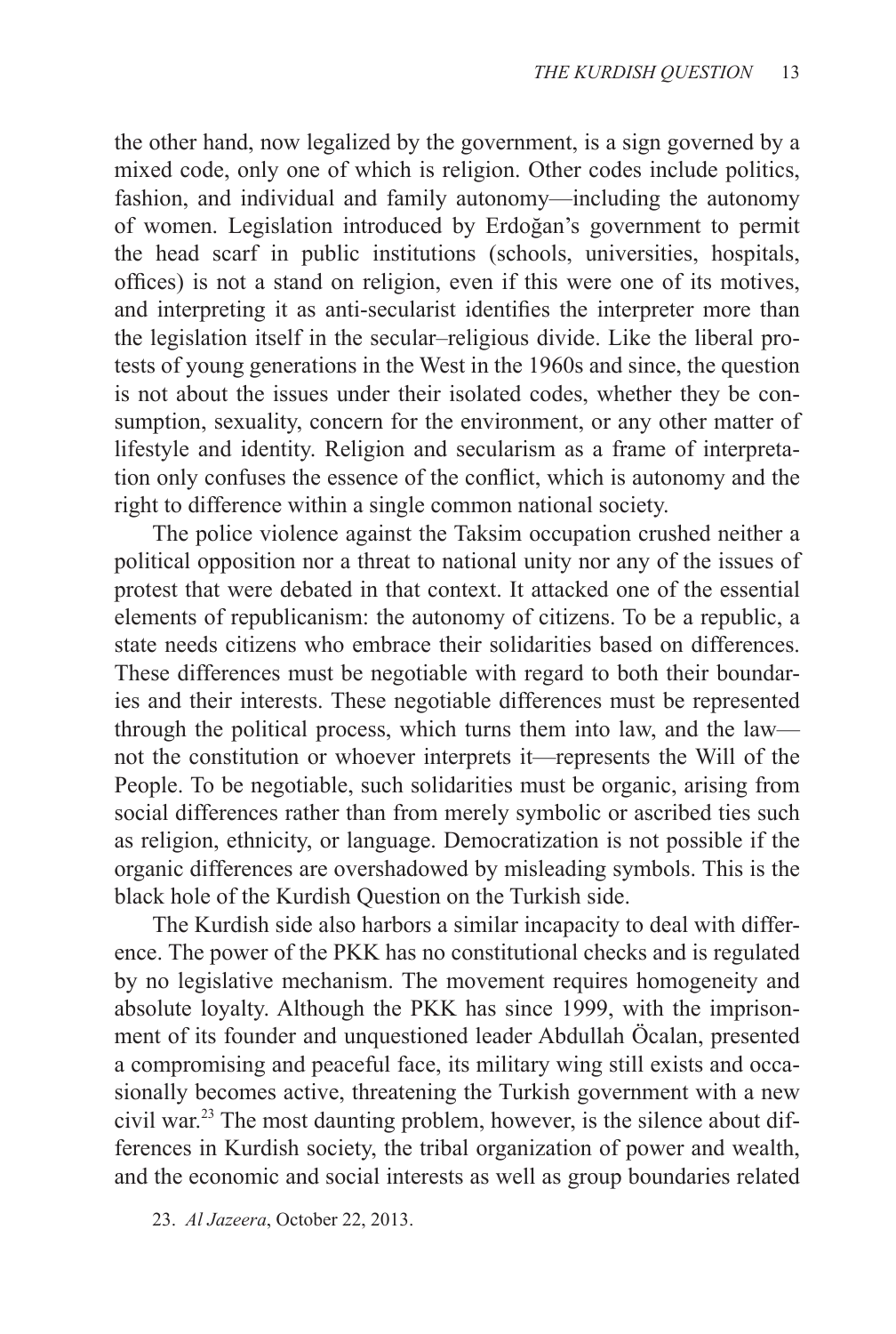to them. This silence is the heart of the black hole of the Kurdish Question on the Kurdish side, as it suppresses the autonomy and difference that are necessary for representative democracy to function. The problem is further aggravated by the massive emigration of young people who refuse to tolerate this silence.

#### *Discussion and Conclusion*

The conclusion from this analysis may seem pessimistic, as the black holes on both sides of the Kurdish Question (i.e., the denial of difference and of citizen autonomy on the Turkish side, and a similar denial of differences among the Kurds) feed both themselves and each other. The negotiable issues are not too difficult to resolve; rather, it is the requirement of unity on both sides that builds the solutions into symbolic issues that suffocate the potential for negotiation and compromise. On the other hand, the analysis also indicates the direction in which political decisions can and should go to remove the power of this requirement. Fortunately, steps have already been taken in this direction. Progress must and can be made to eliminate the paramilitary village guards in the Kurdish communities, to stop the use of the Constitution to ban political parties, to extend the use of one's language in official communication, to ensure independent and fair court procedures, as well as other key improvements. More difficult are the human rights issues that arise from Kurdish traditional practices such as honor killings, forced marriages, and other forms of violence against women. Other countries, such as Sweden, have successfully criminalized such violations. To the extent that the Turkish government is serious about its democratization effort, it can serve as assets in negotiating relevant legislation on traditional Kurdish violence against women in Turkey. The anthropological function of assuring patriarchal family reproduction will gradually fade with capitalist development in Turkey; the problem may already be more difficult in areas of Islamic immigration in Western Europe. The legal struggle against violence within intimate relationships continues everywhere, including the Nordic countries, and international human rights conventions have proved helpful on this important issue. The importance of constitutional change is often exaggerated; the decisive improvement is to stop the use of the Constitution as if it represents the Will of the People, which must be vested with law processed through a parliamentary system of representation, at least as long as the Constitution is written like a literary declaration rather than as a legal text. This change may take a long time to reach fruition.